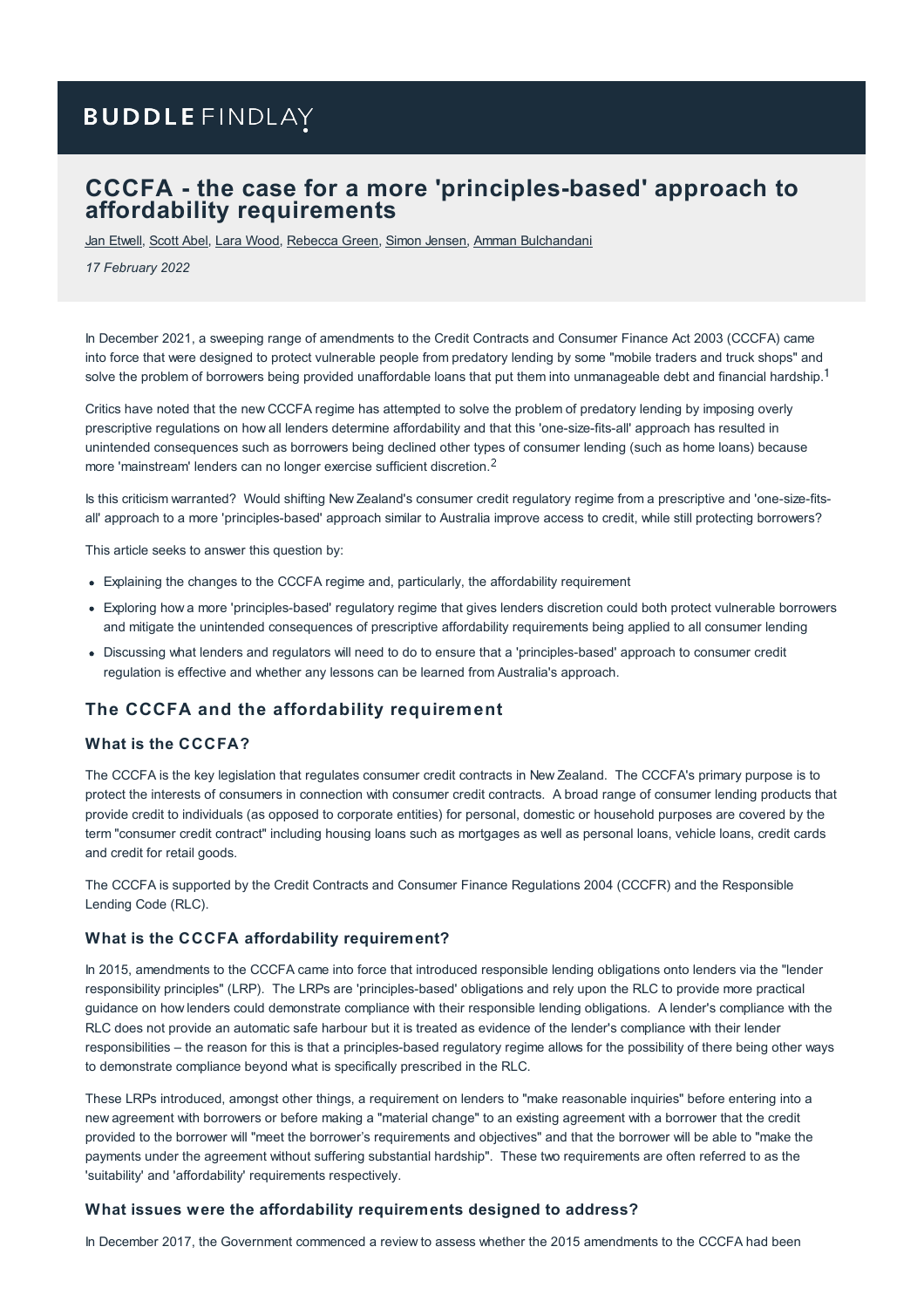effective at protecting vulnerable customers. This review found that there was still a "widespread problem" of consumers being provided loans that were unaffordable and "ending up in unmanageable debt". $3$ 

In June 2018, the Government launched a public consultation on consumer credit regulation with an accompanying discussion paper. In this discussion paper, the Minister of Commerce and Consumer Affairs, Kris Faafoi, stated that he had "seen evidence that some creditors are offering loans knowing repayments are unaffordable, meaning borrowers become trapped with unpaid debt".

This discussion paper noted that "high-cost" lenders were "a disproportionate source of non-compliance with lender responsibilities" - these are lenders who, generally, provide small loans over short timeframes at high annual interest rates especially when compared to more 'mainstream' lenders such as "banks, credit unions and finance companies".<sup>5</sup> The paper also highlighted "mobile traders" (ie businesses who operate mobile shops, often from trucks), noting how a Commerce Commission investigation into 32 mobile traders found that 31 of them did not comply with their CCCFA obligations to varying extents.<sup>6</sup>

The discussion paper did note that "all types of lenders" had been "found to have granted unsuitable and unaffordable loans" and that many high-cost lenders stated that they had strict eligibility criteria and low default rates.<sup>7</sup> However, it also noted that highcost lenders made up 24% of the Commerce Commission's complaint statistics in 2016-17<sup>8</sup> and highlighted stakeholder concern that some unscrupulous high-cost lenders could generate profits despite suffering high default rates and providing unaffordable loans, due to their high profit margins and the high proportion of their revenue generated from default charges and default interest.<sup>9</sup>

In setting out the extent of the problem, the Government cited a figure provided by a lender stakeholder and based on data from two credit reporting agencies that 30-35% of New Zealand adults had 'impaired' or 'sub-prime' credit scores and may rely upon high-cost lenders as they do not qualify for credit elsewhere due to their higher default risk.<sup>10</sup>

# **How have the amendments changed the CCCFA affordability requirement?**

Following the 2018 discussion paper and ensuing consultation process, amendments were made to the CCCFA, CCCFR and RLC. Under the new CCCFA regime, lenders must now assess affordability by making inquiries into the borrower's income and expenses using prescribed mandatory standards that are set out in the CCCFR. The RLC has also been updated to provide clarity on the interpretation of these prescribed mandatory standards. This has added a layer of complexity to the loan application process.

Lenders still have to "make reasonable inquiries" before entering into a new agreement with borrowers or before making a "material change" to an existing agreement with a borrower, so as to be reasonably satisfied that the borrower will be able to "make the payments under the agreement without suffering substantial hardship".

However, following the amendments, lenders now have much less discretion in *how* they determine whether or not a loan is affordable and the process for making this determination has become considerably more onerous on both borrowers and lenders. Some of the most controversial changes include:

- When estimating a borrower's expenses, lenders may consider the borrower's transactions for the previous 90 day period and confirm with the borrower that the amounts reflect the borrower's likely relevant expenses for an annual period. If "there is a significant risk that the initial estimate materially underestimates relevant expenses" or these expenses are self-reported, then these expenses must be verified by an analysis of the borrower's transaction records, copies of relevant contracts or invoices and any other reliable evidence. This has been criticised for being an impractical and laborious process for borrowers, banks and brokers that is overly reliant on a snapshot of a borrower's spending habits and doesn't account for the fact that borrower spending behaviour can change.
- When estimating a borrower's expenses, lenders must consider a range of specific "listed outgoings" including living expenses, utilities, food and groceries, personal expenses (including clothing and personal care) as well as any regular or frequently recurring outgoings (for example, savings, investments, gym memberships, entertainment costs, or tithing) that are material to the estimate of relevant expenses and that the borrower is unable or unwilling to cease after they enter into a loan. This requirement has been seen as intrusive and potentially forcing lenders into making uncomfortable judgement calls on a borrower's spending preferences.
- When verifying a borrower's expenses, lenders can now "benchmark" certain types of expenses such as household expenditure, including utilities, food and groceries, and transport expenses. These benchmarks must be based on statistical information about individual or household expenses that has been collected and analysed using a "robust statistical methodology", however, there is little guidance on what is considered "robust". While benchmarks don't have to be used, they have been criticised by more frugal loan applicants for adjusting their spending up to meet the minimum expected spending behaviour for similar loan applicants.
- After deducting a borrower's expenses from their income, lenders must ensure that there is a "reasonable surplus" or that the calculation has "reasonable buffers" to obviate the risk that the borrower's income may be overestimated or expenses may be underestimated, noting that there is no guidance within the CCCFA, CCCFR or RLC on what constitutes a "reasonable surplus" or "reasonable buffer".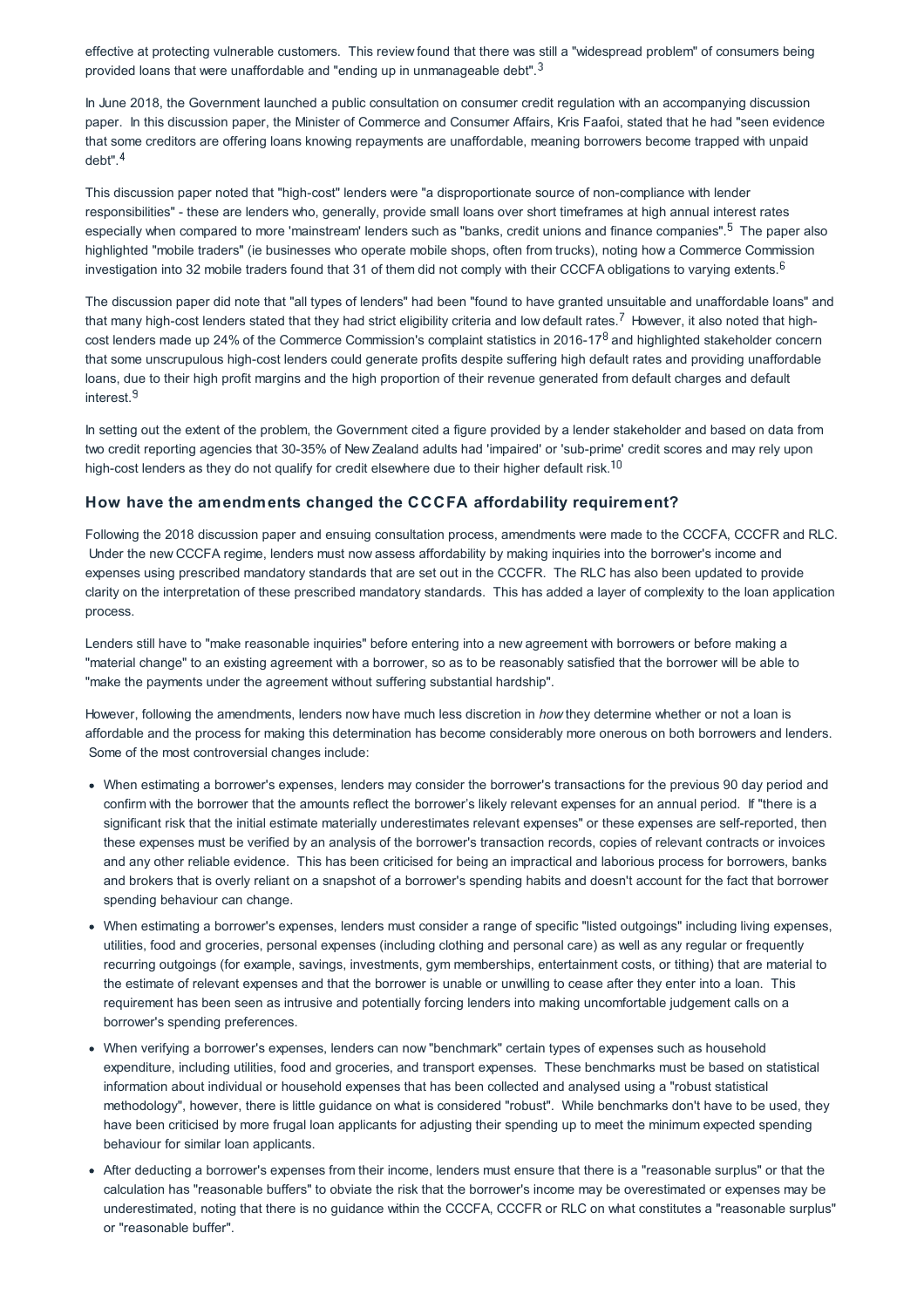# **Is a 'principles-based' regime better than a 'prescriptive' regime?**

In the 2018 discussion paper, the Government contemplated the merits and drawbacks of a principles-based approach over a prescriptive approach for affordability assessments by lenders.

It noted that the primary benefit of principles-based regulation is flexibility: $11$ 

- It can be applied to a range of current and future situations and does not need to be amended to deal with new technologies, practices and business models
- It allows parties to develop bespoke methods of compliance, improving efficiency and effectiveness
- It allows regulated parties to innovate and adapt their business and compliance plans while still achieving the aims of the regulatory regime.

However, it also noted that overreliance on principles-based regulation could lead to "a lack of clarity about legal obligations" noting that this lack of clarity "may cause particular issues when applied in isolation to smaller, less sophisticated lenders without a strong compliance culture".<sup>12</sup> This problem is further exacerbated by the fact that there is little New Zealand case law on responsible lending, limiting the guidance provided by regulators.<sup>13</sup> The lack of litigation on consumer credit is also a feature of other jurisdictions due to the relatively high cost of litigation relative to the often small amounts in dispute and use of dispute resolution services.

The 2018 discussion paper argued that the benefit of a prescriptive approach for affordability assessments was that lender compliance would improve and "improved affordability assessments would lead to less irresponsible lending and resulting hardship".  $15$  It stated that this is due to two key reasons:

- Increased risk of detection it would be "easier for borrowers, advisers and the regulator to detect breaches of lender responsibilities"<sup>16</sup>
- Clearer specifications of requirements there would be "greater clarity" for all stakeholders on what is required to comply with the affordability requirement and have the "largest effect on lenders who genuinely intend to comply but [did not] due to an inadequate understanding of the principles-based requirements".

In its initial suggestions, the 2018 discussion paper noted that prescriptive affordability requirements could be limited to "loans where there are greater concerns about non-compliance, such as motor vehicle loans and high-cost loans".<sup>18</sup> The legislative changes introduced did not contain any such limitations.

#### **Can we learn any lessons from Australia's approach?**

Australia has also had a similar debate about the merits of a principles-based approach over a prescriptive approach for affordability assessments as well as the drawbacks of a one-size-fits-all approach to all types of lenders and credit products and we can learn some valuable lessons from their consumer credit regulatory regime.

# **Overview of Australia's consumer credit regulatory regime**

In Australia, consumer credit is regulated by the National Consumer Credit Protections Act 2009 (NCCPA) which fully came into effect in 2011.

The NCCPA was drafted in the aftermath of the global financial crisis in a regulatory environment with increased scrutiny on irresponsible lending practices, as these practices had led to the 2007 sub-prime mortgage crisis in the United States. At the time, regulators noted concern about certain behaviours such as the increased use of intermediaries (such as brokers) and the development of products such as 'no' and 'low' documentation loans which resulted in lenders making fewer inquiries into borrowers' financial position when deciding whether to approve a loan application.<sup>19</sup>

The NCCPA introduced responsible lending obligations which requires lenders and brokers to assess whether a credit contract will be unsuitable for the consumer by determining whether the consumer will be unable to comply with its financial obligations under the contract without substantial hardship<sup>20</sup> or if the contract will not meet the consumer's requirements or objectives.<sup>21</sup> These requirements are similar to the affordability and suitability requirements under the CCCFA.

In December 2019, the Australian Securities & Investments Commission (ASIC) published its updated regulatory guide on responsible lending laws known as 'RG 209' following an extensive consultation process. This was the first substantial change to the guide since 2011 and was motivated by "judicial decisions, ASIC enforcement action, thematic reviews, the Royal Commission, and changes to technology among other developments".<sup>22</sup> During its consultation process, ASIC considered introducing more prescriptive steps that lenders may have to follow to meet their responsible lending obligations. While the updated guide opted to "continue the existing principles-based approach", it introduced four new principles that ASIC would consider when determining whether a lender was compliant with its obligations, and provided more detail about these principles and more "illustrative examples" that set out how the principles should be applied in individual circumstances.

In particular, the guide notes that lenders would now need to gather information about "how much of the consumer's income is, and will continue to be, needed for outgoings the consumer is unable or unwilling to reduce or forego"<sup>23</sup> and sets out certain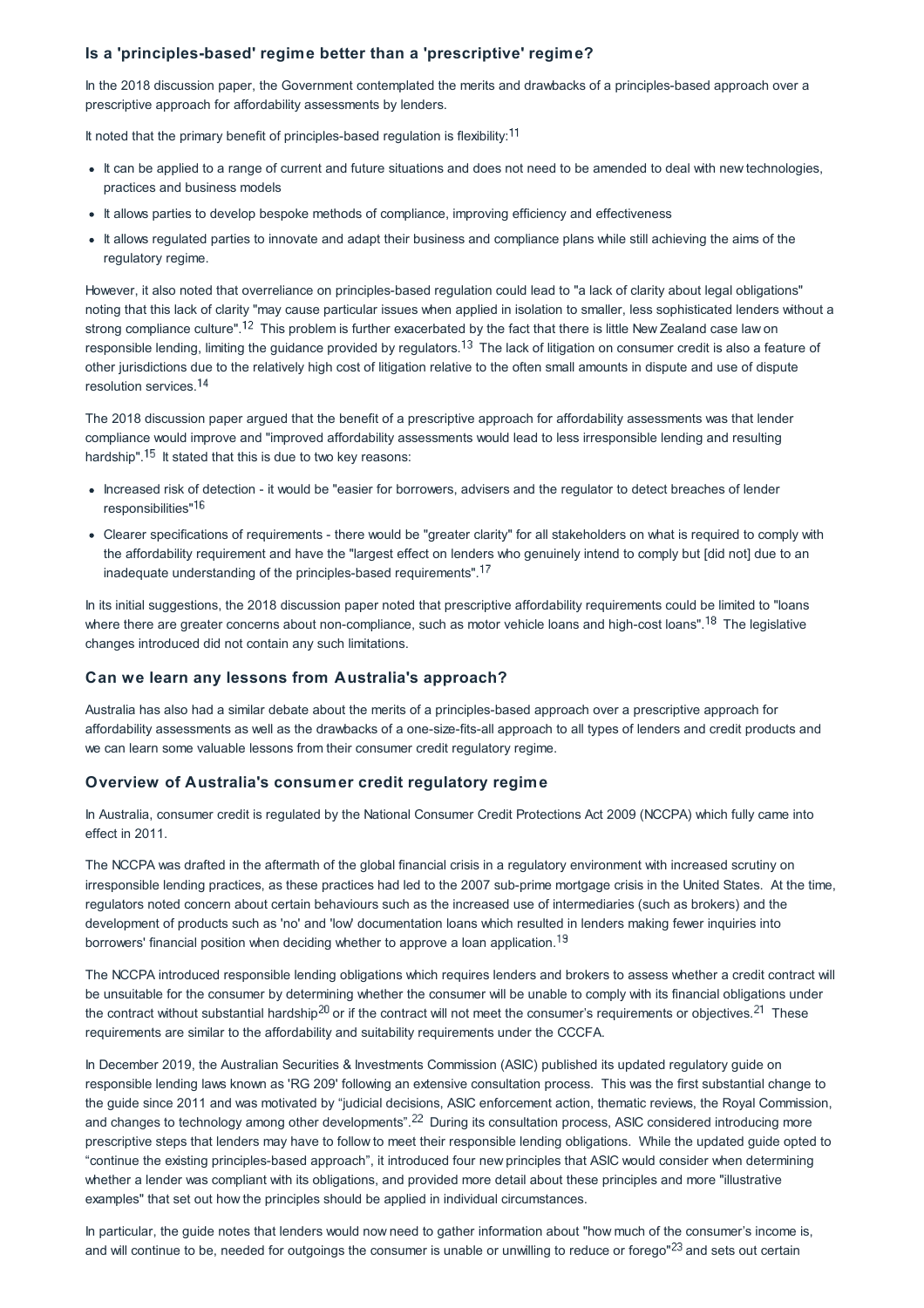"essential items" such as food, clothing and communication costs as expenditure that is "essential to a person living and participating in modern Australian society" that borrowers are less likely to be able to reduce or eliminate.<sup>24</sup>

The guide notes that in order to meet its responsible lending obligations, a lender would likely need to engage in further discussions with the borrower to make a proper assessment of affordability and that it could not simply assume that a borrower will be able to eliminate non-essential discretionary spending without substantial hardship, citing items that are discretionary but may be essential to a particular borrower such as private schooling, health insurance, memberships and subscriptions.<sup>25</sup>

This guidance is very similar to the detailed inquiries New Zealand lenders must now make when assessing affordability (as discussed above) and despite claiming to remain principles-based, is significantly more prescriptive and detailed than the previous guidance.

# **The problem with prescriptive regulation in Australia**

In September 2020, as part of its economic recovery plan, the Australian Government announced that it would seek to improve access to credit by removing regulatory barriers from its consumer credit regulatory framework. The announcement noted that "what started a decade ago as a principles-based framework to regulate the provision of consumer credit has now evolved into a regime that is overly prescriptive, complex and unnecessarily onerous on consumers". <sup>26</sup>

In particular, the announcement noted that the proposed amendments were intended to relax the application of the 'responsible lending obligations' which require creditors to make inquiries as to the suitability and affordability of loan products before extending credit. The announcement noted that the intent was to "simplify the system by moving away from a 'one-size-fits-all' approach" and heighten responsible lending obligations for small amount credit contracts (SACC) and consumer leases as these forms of high-cost borrowing "are more typically accessed by some of Australia's most vulnerable consumers".

In November 2020, the Government published draft legislation along with explanatory materials for public consultation in order to make these changes to the responsible lending obligations. The explanatory materials emphasised the Government's desire to "move away from a prescriptive framework for lenders and borrowers" and towards "risk-based lending that is attuned to the needs and circumstances of the borrower and credit product" noting that a principles-based standard of conduct places responsibility on lenders to ensure their conduct meets that standard in every relevant circumstance.<sup>27</sup>

In December 2020, the Government introduced to the House of Representatives the National Consumer Credit Protection Amendment (Supporting Economic Recovery) Bill 2020 (Cth) (Bill) to wind back responsible lending obligations. In March 2021, the Bill passed the House of Representatives and was introduced to Senate. However, as of January 2022, the Bill has not progressed any further as the government requires cross-bench support in order to pass the Bill.

#### **The problem with prescriptive requirements under the new CCCFA regime**

In its submission during the consultations that took place prior to the new CCCFA regime, the New Zealand Bankers' Association (NZBA) noted that the changes "may lead to excessively conservative lending practices that have the unintended effect of limiting access to credit" and "may unintentionally exclude vulnerable borrowers from safer sources of credit", specifically raising concern about "low-wage workers, immigrants, and refugees" as "these communities already find it difficult to access credit from mainstream creditors, making them particularly vulnerable to predatory lending practices".

The NZBA also argued against the repeal of a provision of the CCCFA that allowed lenders to "rely on information provided by the borrower" when making its inquiries, arguing that vulnerable borrowers such as refugees "may find it difficult to provide evidence of income and expenses in the usual ways" due to, for example, limited ability to provide bank account evidence of expenses. As a middle-ground, the NZBA suggested imposing this requirement exclusively on high-cost lenders rather than on all lenders.

The NZBA also noted some practical issues with the minimum standards set out in the CCCFR, noting that verification of all expenses could prove to not only be time consuming but an exercise in futility as a three-month snapshot of expenses doesn't take into account changes in spending during a year eg electricity bills fluctuating due to the seasons or increased retail spending in the lead-up to Christmas. The new CCCFA regime also fails to sufficiently account for the fact that borrowers are often willing and able to change their spending behaviour in order to service a loan and that historic expenses are of limited value when assessing discretionary expenditure.

#### **How to ensure the success of a principles-based regime**

As the Australian experience demonstrates, the prospect of increased certainty makes a prescriptive approach very appealing. However, Australia's push to wind back to a more principles-based regime for assessing affordability is likely a response to the similar problems that New Zealand has faced when moving to a more prescriptive approach.

It is difficult for any prescriptive regime to properly account for all current and future eventualities and such a regime can lead to a myriad of unintended consequences. Such rigid systems are also unresponsive to change and can stifle innovation by lenders constrained by inflexible rules and processes. These problems are compounded by the use of a one-size-fits-all approach to different types of consumer credit contracts and lenders who have different levels of sophistication and pose different levels of risk to vulnerable borrowers.